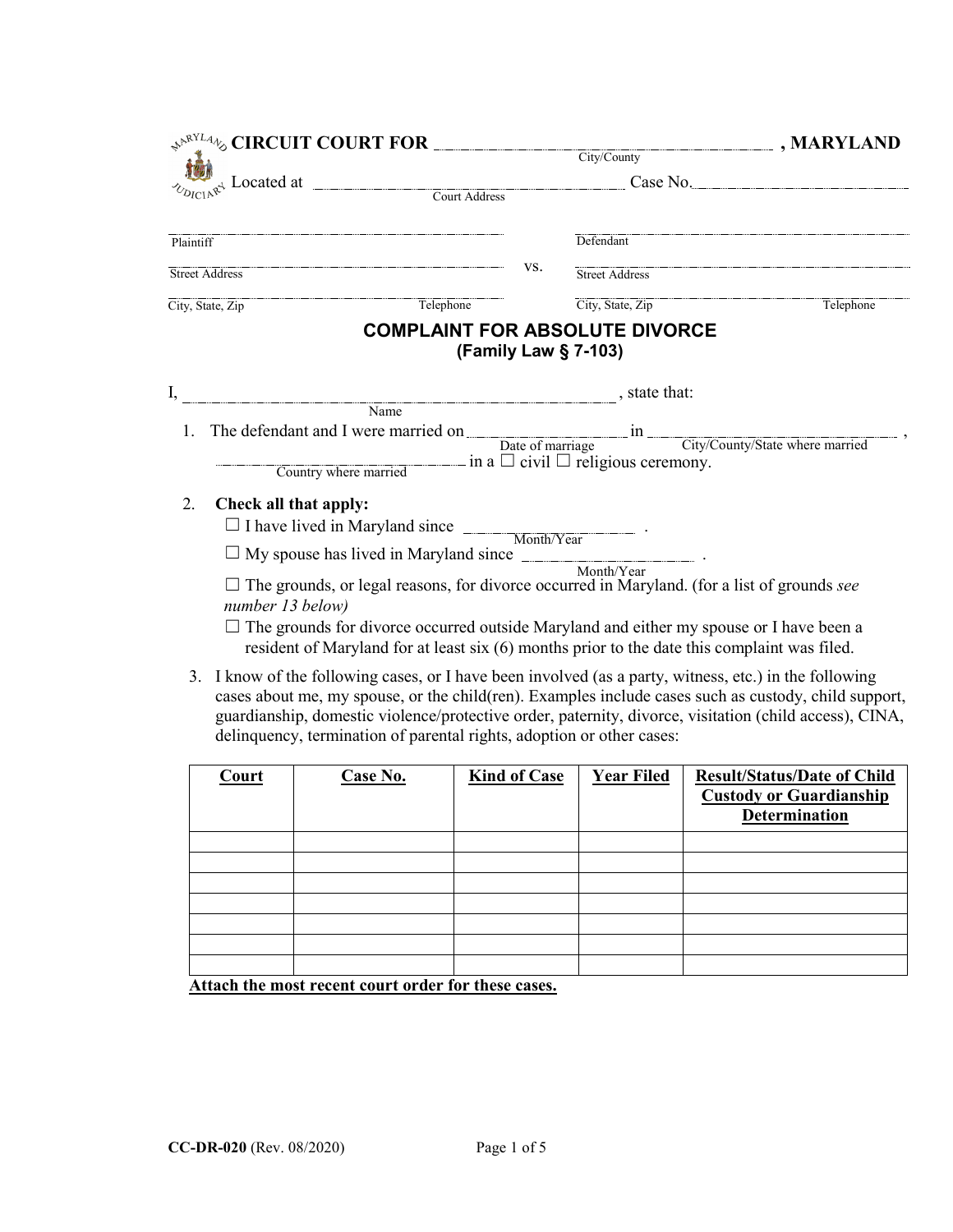## 4. **Children** *(check one):*

☐ We have no children together (*skip to number 10*).

 $\Box$  My spouse and I are parents of the following child(ren).

| Name | Age | Name | Age |
|------|-----|------|-----|
| Name | Age | Name | Age |
| Name | ⊹∝e | Name | Age |

5. I know of the following people, who are not parties to this case, who have physical custody of, or claim rights of legal custody, physical custody, or visitation (child access) with the minor child(ren).

| <b>Name</b>                                  | <b>Current Address</b> |
|----------------------------------------------|------------------------|
| Name                                         | <b>Current Address</b> |
| <b>Name</b>                                  | Current Address        |
| 6. The minor child(ren) currently live(s) at | with<br>Address        |
| Name                                         |                        |

7. The minor child(ren) has/have lived in Maryland for at least six (6) months  $\Box$  yes  $\Box$  no. In the past five (5) years, the minor child(ren) have lived in the following places with the following persons:

| <b>Time Period</b> | <b>Address</b> | <b>Name(s) and Current Address of</b><br><b>Person(s) with whom Minor</b><br><b>Child(ren)</b> Lived |
|--------------------|----------------|------------------------------------------------------------------------------------------------------|
|                    |                |                                                                                                      |
|                    |                |                                                                                                      |
|                    |                |                                                                                                      |
|                    |                |                                                                                                      |
|                    |                |                                                                                                      |
|                    |                |                                                                                                      |
|                    |                |                                                                                                      |

8. It is in the best interest of the minor child(ren) that I have *(check one selection from each line):*  $\Box$  joint  $\Box$  primary physical custody (parenting time) of

 $\Box$  joint  $\Box$  sole legal custody (decision-making authority) of Name of child(ren)

Name of child(ren)

.

.

.

 $\Box$  visitation (child access or parenting time) with

Name of child(ren)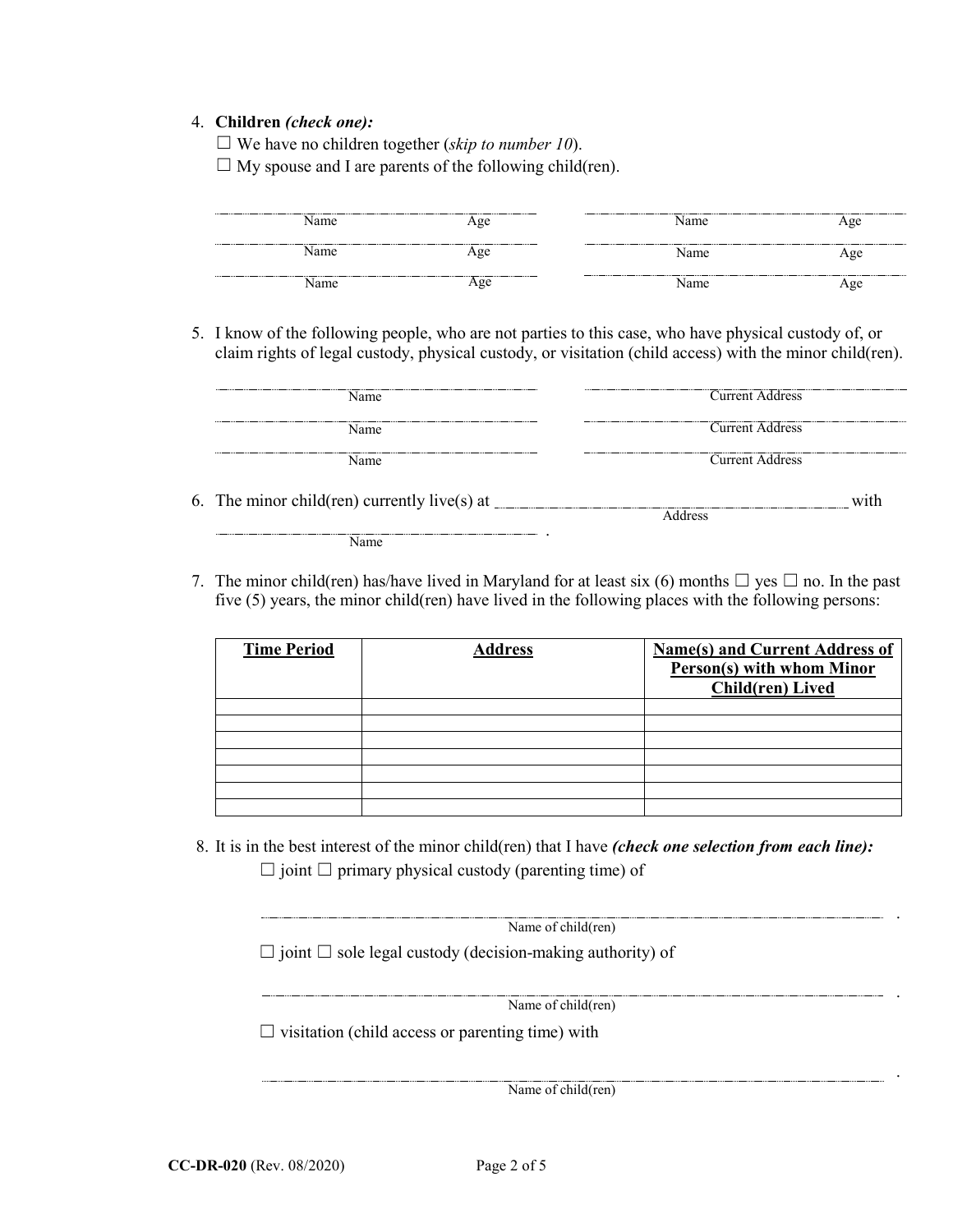My spouse and I (*check one*):

- $\Box$  have agreed on a parenting plan(s) that we believe is/are in the best interest of the minor child(ren). **Attach your signed parenting plan agreement.**
- $\Box$  have not agreed on a parenting plan(s). *See: Maryland Parenting Plan Instructions (CC-DRIN-109) and Maryland Parenting Plan Tool (CC-DR-109).*

9. **Child Support** *(check one)*:

 $\Box$  I am asking for child support and/or health insurance for the minor child(ren).

**If you and your spouse's combined gross monthly income (not take home pay) is \$15,000 or less, attach Financial Statement (Child Support Guidelines) (CC-DR-030); if the combined gross monthly income is more than \$15,000, attach Financial Statement (General) (CC-DR-031).**

 $\Box$  Child support has been established:

| $\Box$ in a separate court case, Case No.       |                                                        |
|-------------------------------------------------|--------------------------------------------------------|
|                                                 | . Attach a copy of the most recent order if available. |
| County and State                                |                                                        |
| $\Box$ in the Office of Child Support, Case No. |                                                        |

 $\Box$  I am not asking for child support and/or health insurance for the minor child(ren) at this time because

10. **Alimony:**  $I \square$  am  $\square$  am not seeking alimony because

# **Attach a Financial Statement (General) (Form CC-DR-031) if you want alimony.**

11. **Marital Property:** (*You do not have to complete this section if you are not asking the court to make decisions about your property. However, if you do not complete this section, the court may be prevented from making decisions about certain property after a divorce has been granted.)*

My spouse and/or I have the following property that needs to be divided *(check all that apply)*:

- 
- $\Box$  House  $\Box$  Furniture
- $\Box$  Pension(s)/Retirement account(s)  $\Box$  Bank account(s) and investment(s)
- $\Box$  Motor vehicles
- ☐ Other:

 $\Box$  I am requesting to have use and possession of the home and/or family use personal property for the benefit of the minor child(ren) for up to three (3) years after the divorce.

 $\Box$  My spouse and I have already reached an agreement about our marital property AND alimony. **Attach a copy of your signed written agreement.**

 $\Box$  My spouse and I have no marital property that needs to be decided by the court.

12. I am requesting to be restored to my former name . Full former name

(If you do not request your former name at this time, you may do so later by filing a motion within 18 months after the judgment of absolute divorce was entered.)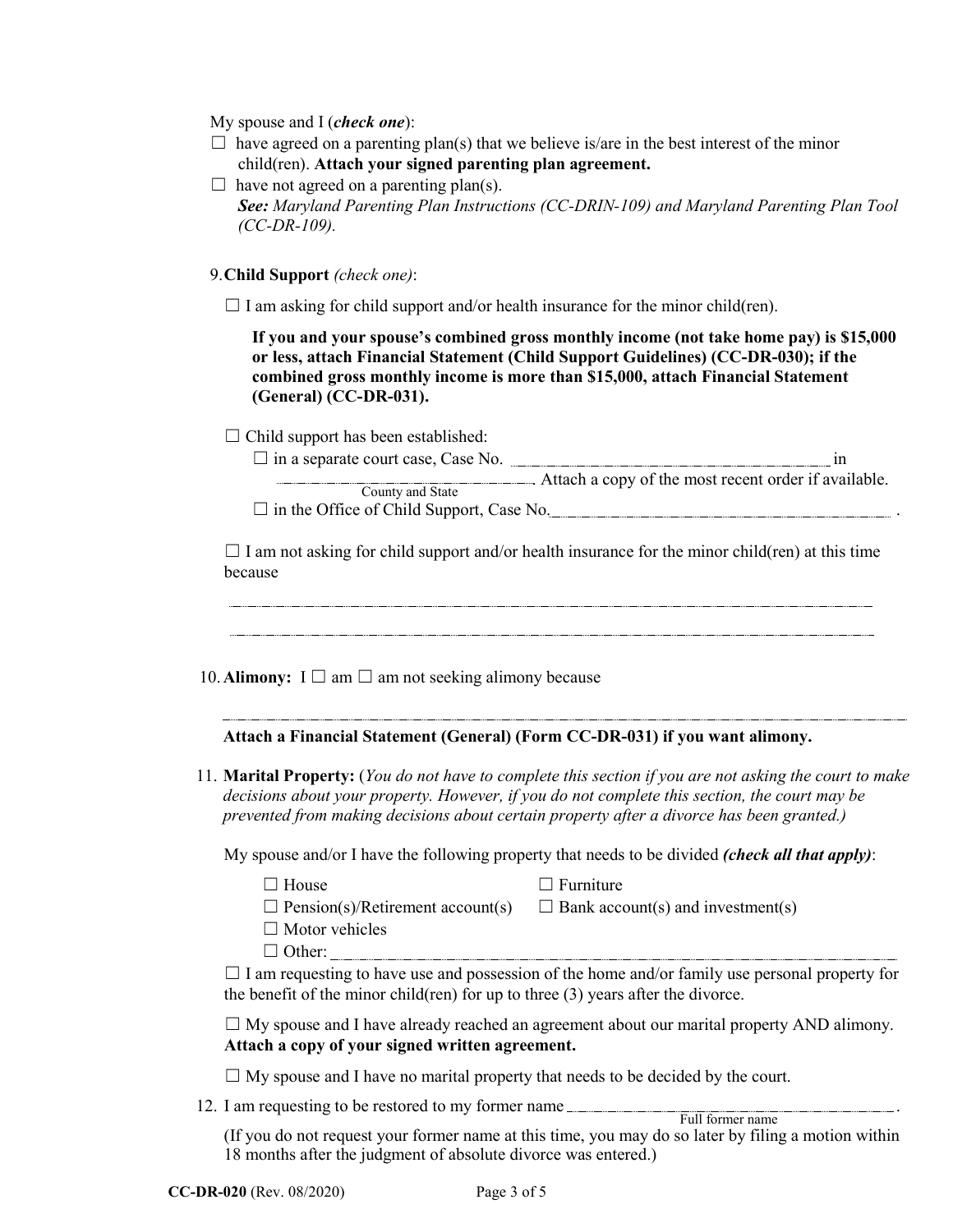13. My grounds (legal reasons) for absolute divorce are *(you may check more than one)***:**

☐ **Mutual Consent** – My spouse and I have signed a written settlement agreement that resolves issues relating to alimony, the distribution of property, and the care, custody, access, and support of minor or dependent children. Neither of us has taken any action to set aside the agreement.

**Attach a copy of your written and signed agreement. If your agreement provides for the payment of child support, you must attach a copy of the completed Child Support Guidelines Worksheet (Form CC-DR-034 for primary physical custody or CC-DR-035 for shared physical custody).**

□ 12-Month Separation – From on or about , my spouse and I have lived apart in separate residences, without interruption or sexual intercourse for 12 months or more **before** the date of filing of this complaint. Month/Date/Year

 $\Box$  **Adultery** – My spouse committed adultery.

□ **Actual Desertion** – On or about , my spouse deliberately, without just cause or reason, abandoned and deserted me, with the intention of ending our marriage. This Month/Date/Year

desertion has continued without interruption for 12 months or more **before** the date of filing of this complaint and there is no reasonable expectation we will reconcile (get back together).

□ **Constructive Desertion** – On or about , I left my spouse because his/her persistent conduct or cruel and vicious treatment towards me made continuing our marriage impossible in order to preserve my health, safety, or self-respect. This conduct was the final and deliberate act of my spouse and our separation has continued without interruption for 12 months or more **before** the date of filing of this complaint, and there is no reasonable expectation we will reconcile (get back together). Month/Date/Year

☐ **Criminal Conviction or a Felony or Misdemeanor** – On or about , my

Month/Date/Year

spouse was sentenced to serve at least three (3) years or an indeterminate sentence in a penal institution and has served 12 or more months of the sentence **before** the date of filing of this complaint.

☐ **Cruelty/Excessively Vicious Conduct Against Me and/or my Minor Children** – My spouse's cruel and excessively vicious conduct toward me and/or my minor child(ren) has made continuing the marriage impossible, and there is no reasonable expectation that we will reconcile (get back together).

□ **Insanity** – On or about \_\_\_\_\_\_\_\_\_\_\_\_\_\_\_\_\_\_\_\_\_\_, my spouse was confined to a mental institution, Month/Date/Year

hospital, or other similar institution, and has been confined for at least three (3) years **before** the date this complaint was filed. Two (2) doctors competent in psychiatry will testify that the insanity is incurable and there is no hope of recovery. My spouse or I have lived in Maryland for at least two (2) years before the filing of this complaint.